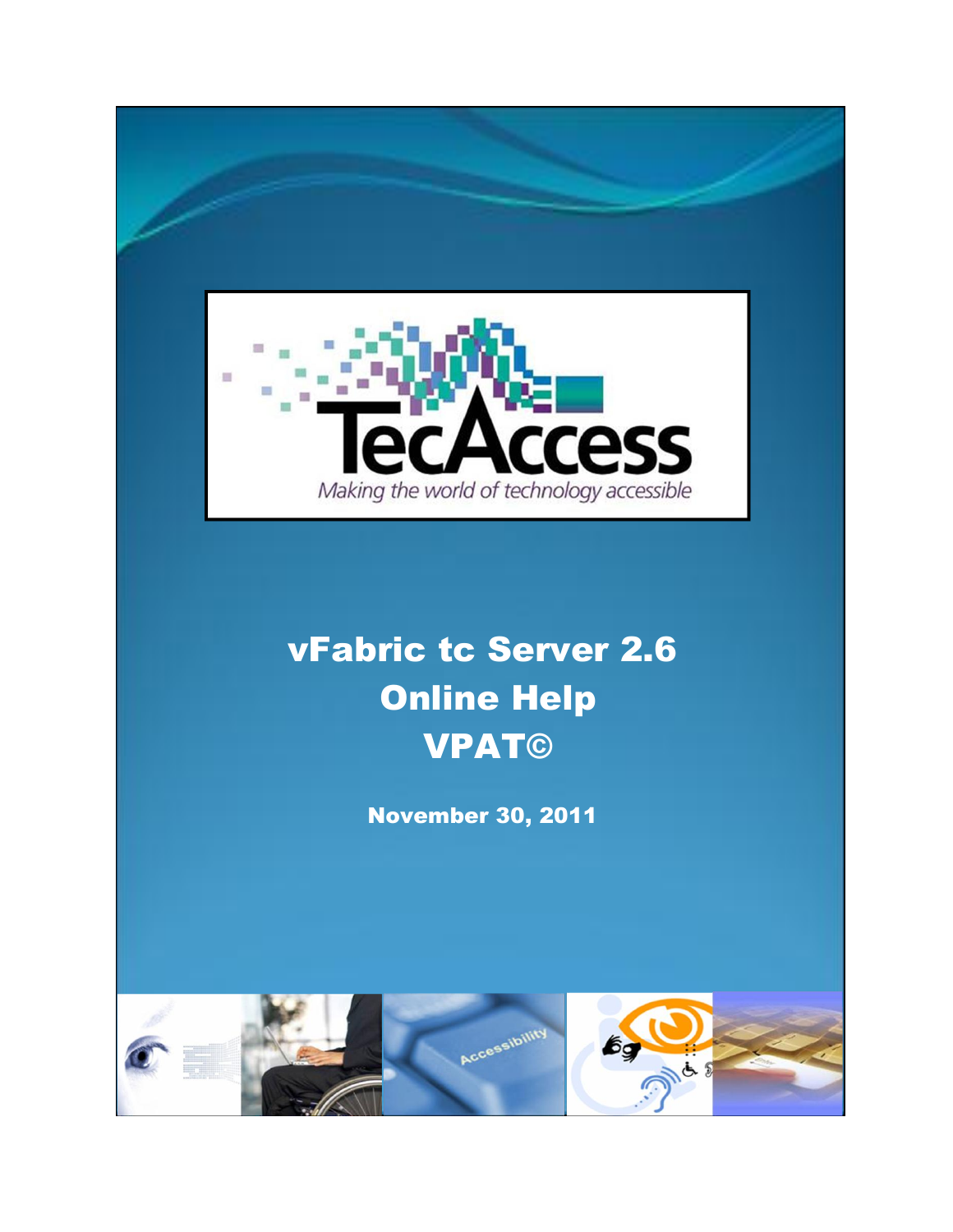

## **VPAT©**

Since the VPAT must be comprehensive, all Section 508 issues on all pages must be corrected to sustain compliance.

| <b>Criteria</b>                                                                    | <b>Supporting</b><br><b>Features</b>      | <b>Remarks and Explanations</b>                     |
|------------------------------------------------------------------------------------|-------------------------------------------|-----------------------------------------------------|
| Section 1194.21 Software Applications<br>and Operating Systems                     | Not Applicable                            | Not Applicable                                      |
| Section 1194.22 Web-based Intranet<br>and Internet Information and<br>Applications | <b>Supports with</b><br><b>Exceptions</b> | Please refer to the 1194.22 section for<br>details. |
| Section 1194.23 Telecommunications<br>Products                                     | Not Applicable                            | Not Applicable                                      |
| Section 1194.24 Video and Multi-<br>media Products                                 | Not Applicable                            | Not Applicable                                      |
| Section 1194.25 Self-Contained,<br><b>Closed Products</b>                          | Not Applicable                            | Not Applicable                                      |
| Section 1194.26 Desktop and Portable<br>Computers                                  | Not Applicable                            | Not Applicable                                      |
| Section 1194.31 Functional<br>Performance Criteria                                 | <b>Supports with</b><br><b>Exceptions</b> | Please refer to the 1194.31 section for<br>details. |
| Section 1194.41 Information,<br>Documentation, and Support                         | <b>Supports</b>                           | Please refer to the 1194.41 section for<br>details. |

#### **Support Levels**

| <b>Support Level</b>                                       | <b>Description</b>                                                                                                                                                               |
|------------------------------------------------------------|----------------------------------------------------------------------------------------------------------------------------------------------------------------------------------|
| <b>Supports</b>                                            | Use this language when you determine the product<br>fully meets the letter and intent of the Criteria.                                                                           |
| <b>Supports with Exceptions/Minor</b><br><b>Exceptions</b> | Use this language when you determine the product<br>does not fully meet the letter and intent of the<br>Criteria, but provides some level of access relative to<br>the Criteria. |
| <b>Supports through Equivalent</b><br><b>Facilitation</b>  | Use this language when you have identified an<br>alternate way to meet the intent of the Criteria or<br>when the product does not fully meet the intent of<br>the Criteria.      |

TecAccess LLC 2410 Granite Ridge Road Building A, Unit 1 Dickville, VA 23146 **CONFIDENTIAL AND PROPRIETARY** The language contained in criteria column of the VPAT© is taken directly from the Section 508

provisions of the Rehabilitation Act of 1973, as amended.

2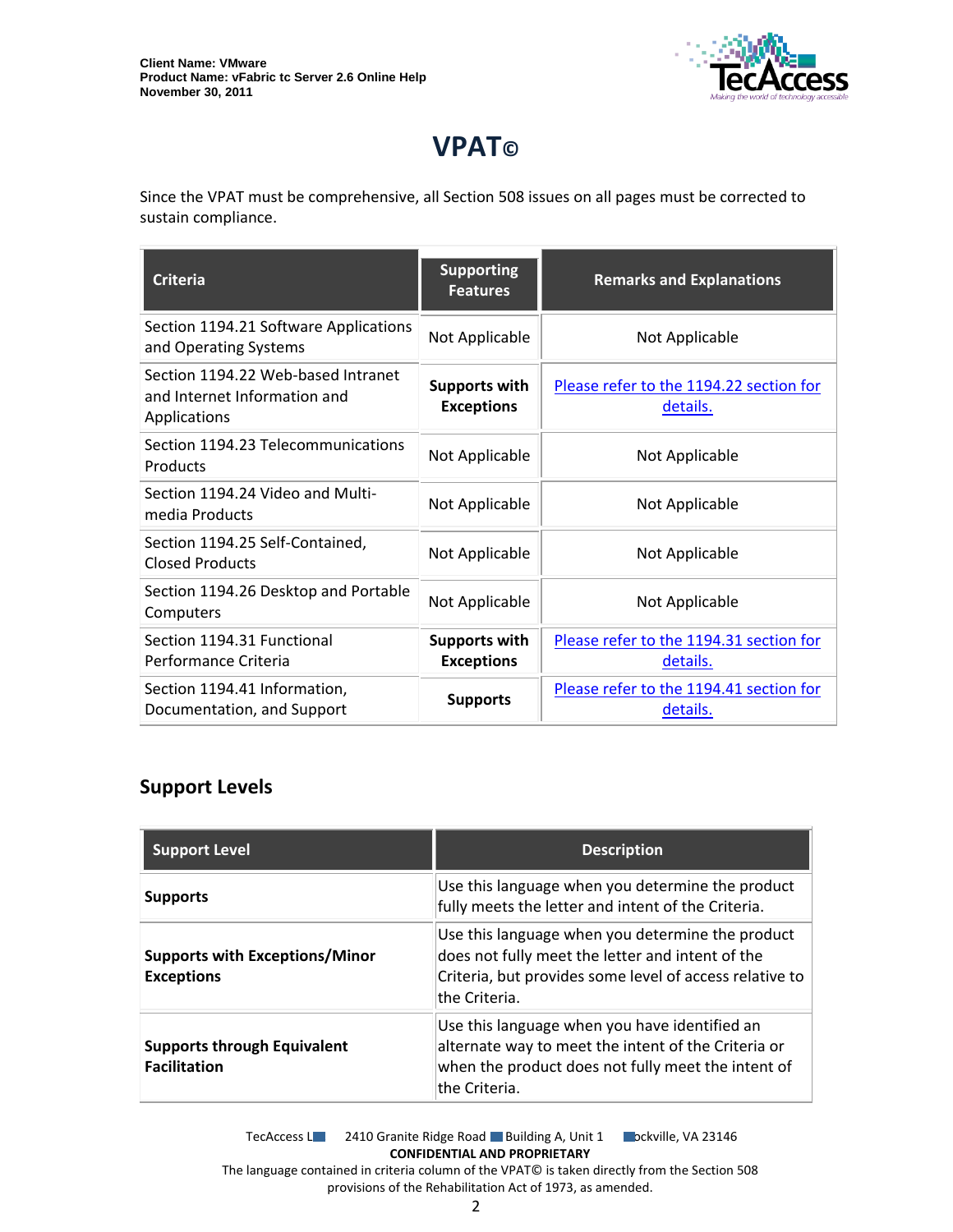

| <b>Support Level</b>                                                | <b>Description</b>                                                                                                                                                                                                                                                                                                                                  |
|---------------------------------------------------------------------|-----------------------------------------------------------------------------------------------------------------------------------------------------------------------------------------------------------------------------------------------------------------------------------------------------------------------------------------------------|
| Supports when combined with<br><b>Compatible AT</b>                 | Use this language when you determine the product<br>fully meets the letter and intent of the Criteria when<br>used in combination with Compatible Assistive<br>Technology ("AT"). For example, many software<br>programs can provide speech output when<br>combined with a compatible screen reader<br>(commonly used AT for people who are blind). |
| <b>Does Not Support</b>                                             | Use this language when you determine the product<br>does not meet the letter or intent of the Criteria.                                                                                                                                                                                                                                             |
| <b>Not Applicable</b>                                               | Use this language when you determine the Criteria<br>does not apply to the specific product.                                                                                                                                                                                                                                                        |
| Not Applicable - Fundamental<br><b>Alteration Exception Applies</b> | Use this language when you determine a<br>Fundamental Alteration of the product would be<br>required to meet the Criteria (see the access board's<br>standards for the definition of "fundamental<br>alteration").                                                                                                                                  |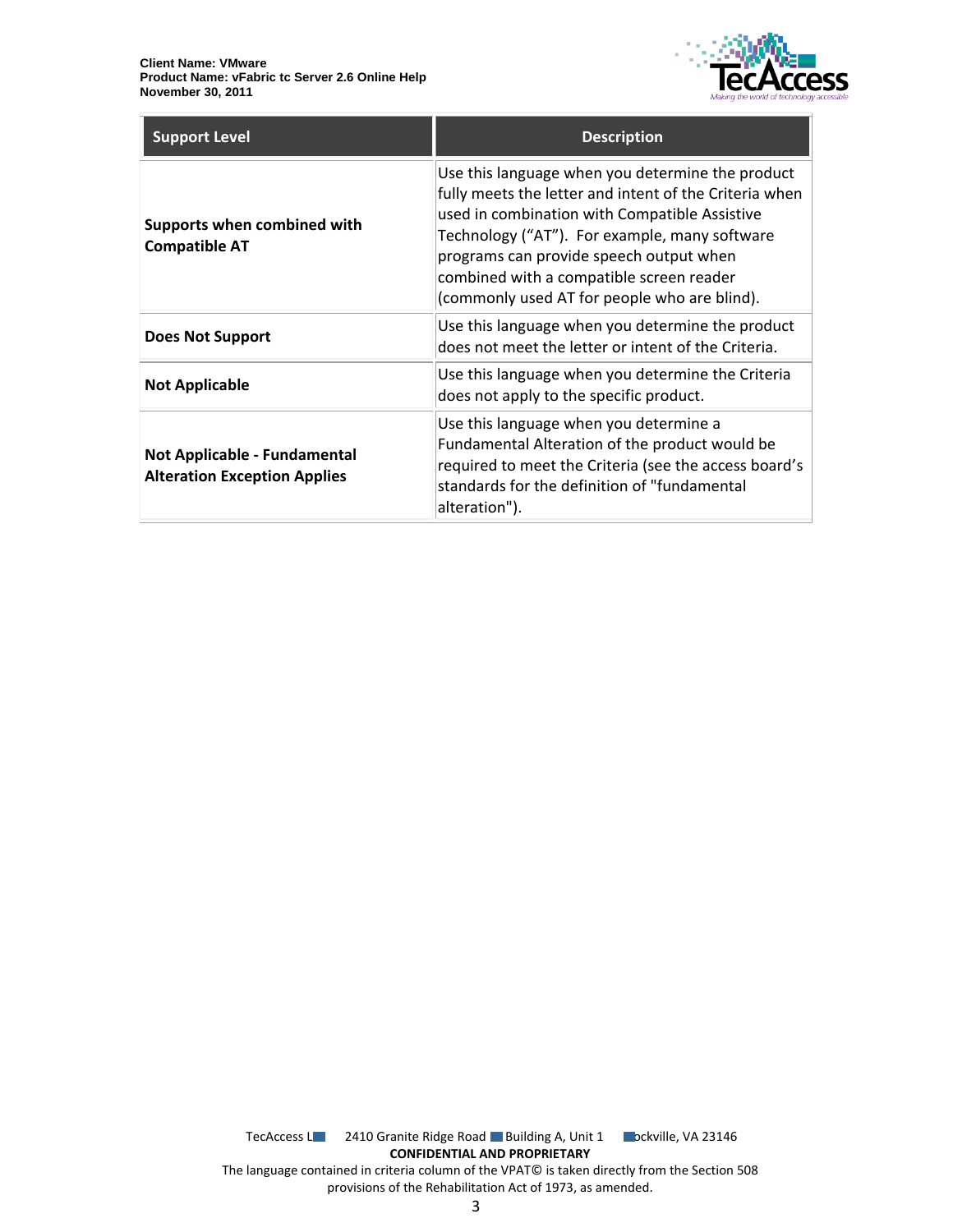

### <span id="page-3-0"></span>**§ 1194.22 Web-based Intranet and Internet Information and Applications**

| <b>Criteria</b>                                                                                                                                                          | <b>Support Level</b>                      | <b>Remarks and Explanations</b>                                                                                                                                                                  |
|--------------------------------------------------------------------------------------------------------------------------------------------------------------------------|-------------------------------------------|--------------------------------------------------------------------------------------------------------------------------------------------------------------------------------------------------|
| (a) A text equivalent for every<br>non-text element shall be<br>provided (e.g., via "alt",<br>"longdesc", or in element<br>content).                                     | <b>Supports with</b><br><b>Exceptions</b> | Text equivalents for non-text elements<br>are available to comprehend content<br>and to aid in navigation with some<br>exceptions. Exceptions include many<br>decorative images and screenshots. |
| (b) Equivalent alternatives for any<br>multimedia presentation shall be<br>synchronized with the<br>presentation.                                                        | <b>Not Applicable</b>                     | Web pages do not have multimedia<br>presentations.                                                                                                                                               |
| (c) Web pages shall be designed<br>so that all information conveyed<br>with color is also available without<br>color, for example from context or<br>markup.             | <b>Not Applicable</b>                     | Web pages do not have information<br>that is conveyed by color only.                                                                                                                             |
| (d) Documents shall be organized<br>so they are readable without<br>requiring an associated style<br>sheet.                                                              | <b>Supports</b>                           | Web pages are readable when<br>stylesheets are disabled or with user-<br>defined stylesheets.                                                                                                    |
| (e) Redundant text links shall be<br>provided for each active region of<br>a server-side image map.                                                                      | <b>Not Applicable</b>                     | vFabric tc Server 2.6 Online Help does<br>not have server-side image maps.                                                                                                                       |
| (f) Client-side image maps shall be<br>provided instead of server-side<br>image maps except where the<br>regions cannot be defined with an<br>available geometric shape. | <b>Not Applicable</b>                     | vFabric tc Server 2.6 Online Help does<br>not have client-side image maps.                                                                                                                       |
| (g) Row and column headers shall<br>be identified for data tables.                                                                                                       | <b>Supports</b>                           | Row and column headers of data<br>tables have identifying information.                                                                                                                           |
| (h) Markup shall be used to<br>associate data cells and header<br>cells for data tables that have two<br>or more logical levels of row or<br>column headers.             | <b>Not Applicable</b>                     | vFabric tc Server 2.6 Online Help does<br>not have data tables with multi-level<br>columns or rows.                                                                                              |
| (i) Frames shall be titled with text<br>that facilitates frame identification<br>and navigation                                                                          | <b>Not Applicable</b>                     | vFabric tc Server 2.6 Online Help does<br>not have frames.                                                                                                                                       |
| (j) Pages shall be designed to<br>avoid causing the screen to flicker                                                                                                    | <b>Supports</b>                           | Web pages do not have content that<br>flashes or blinks with a frequency                                                                                                                         |

TecAccess L**LC** 2410 Granite Ridge Road Building A, Unit 1 **Rockville, VA 23146 CONFIDENTIAL AND PROPRIETARY**

The language contained in criteria column of the VPAT© is taken directly from the Section 508 provisions of the Rehabilitation Act of 1973, as amended.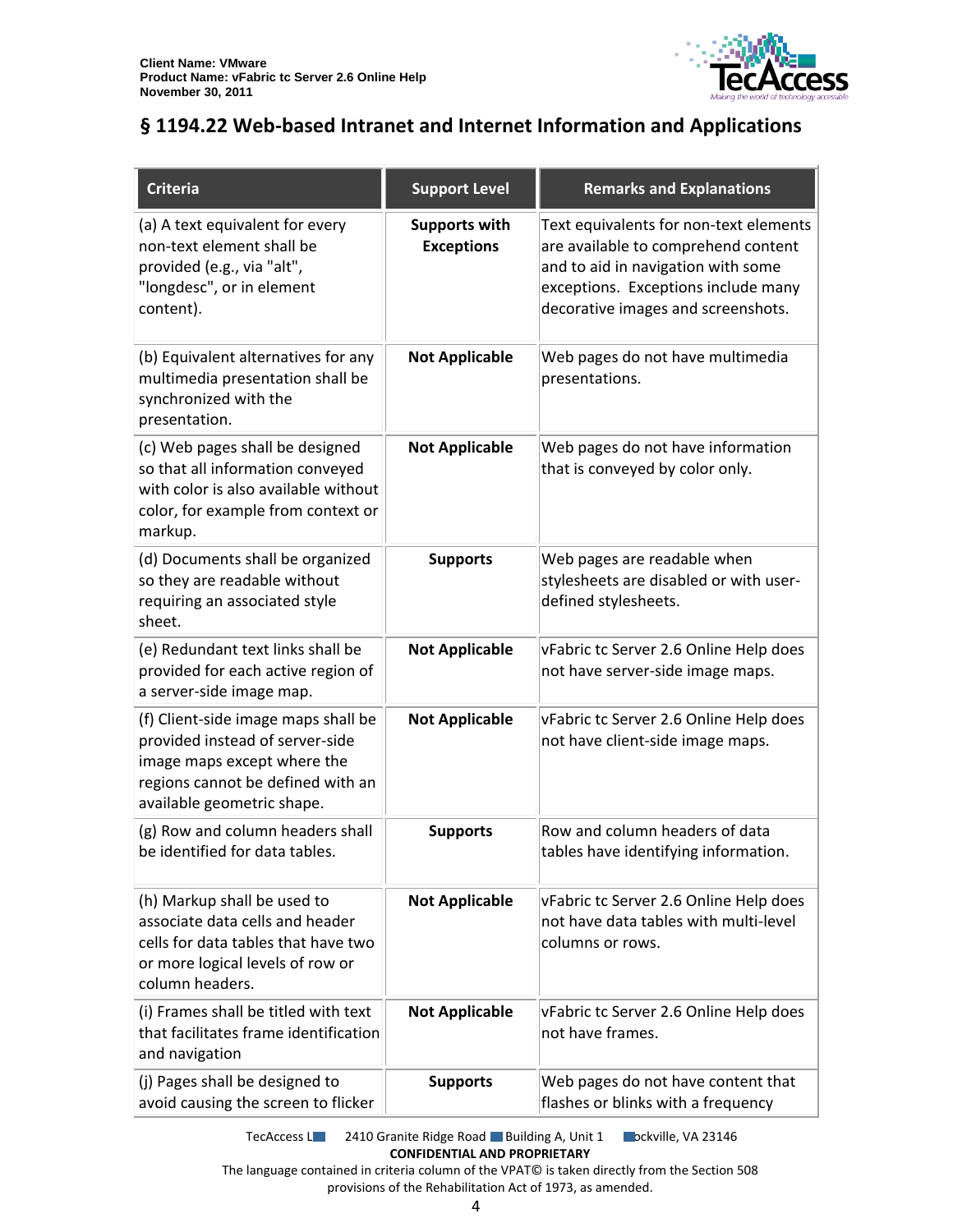

| <b>Criteria</b>                                                                                                                                                                                                                                                                                                             | <b>Support Level</b>  | <b>Remarks and Explanations</b>                                                                      |
|-----------------------------------------------------------------------------------------------------------------------------------------------------------------------------------------------------------------------------------------------------------------------------------------------------------------------------|-----------------------|------------------------------------------------------------------------------------------------------|
| with a frequency greater than 2 Hz<br>and lower than 55 Hz.                                                                                                                                                                                                                                                                 |                       | greater than 2 Hz and lower than 55<br>Hz.                                                           |
| (k) A text-only page, with<br>equivalent information or<br>functionality, shall be provided to<br>make a web site comply with the<br>provisions of this part, when<br>compliance cannot be<br>accomplished in any other way.<br>The content of the text-only page<br>shall be updated whenever the<br>primary page changes. | <b>Supports</b>       | Text-only pages are provided since<br>compliance cannot be met any other<br>way or are not required. |
| (I) When pages utilize scripting<br>languages to display content, or to<br>create interface elements, the<br>information provided by the script<br>shall be identified with functional<br>text that can be read by Assistive<br>Technology.                                                                                 | <b>Supports</b>       | Assistive technology and keyboard<br>users can access scripted interfaces.                           |
| (m) When a web page requires<br>that an applet, plug-in or other<br>application be present on the<br>client system to interpret page<br>content, the page must provide a<br>link to a plug-in or applet that<br>complies with §1194.21(a)<br>through (I).                                                                   | <b>Not Applicable</b> | vFabric tc Server 2.6 Online Help does<br>not have plug-ins.                                         |
| (n) When electronic forms are<br>designed to be completed on-line,<br>the form shall allow people using<br>Assistive Technology to access the<br>information, field elements, and<br>functionality required for<br>completion and submission of the<br>form, including all directions and<br>cues.                          | <b>Not Applicable</b> | vFabric tc Server 2.6 Online Help does<br>not have forms.                                            |
| (o) A method shall be provided<br>that permits users to skip<br>repetitive navigation links.                                                                                                                                                                                                                                | <b>Not Applicable</b> | vFabric tc Server 2.6 Online Help does<br>not have repetitive links.                                 |
| (p) When a timed response is<br>required, the user shall be alerted<br>and given sufficient time to                                                                                                                                                                                                                         | <b>Not Applicable</b> | vFabric tc Server 2.6 Online Help does<br>not require timed responses.                               |

TecAccess L**LC** 2410 Granite Ridge Road Building A, Unit 1 **Rockville, VA 23146 CONFIDENTIAL AND PROPRIETARY**

The language contained in criteria column of the VPAT© is taken directly from the Section 508 provisions of the Rehabilitation Act of 1973, as amended.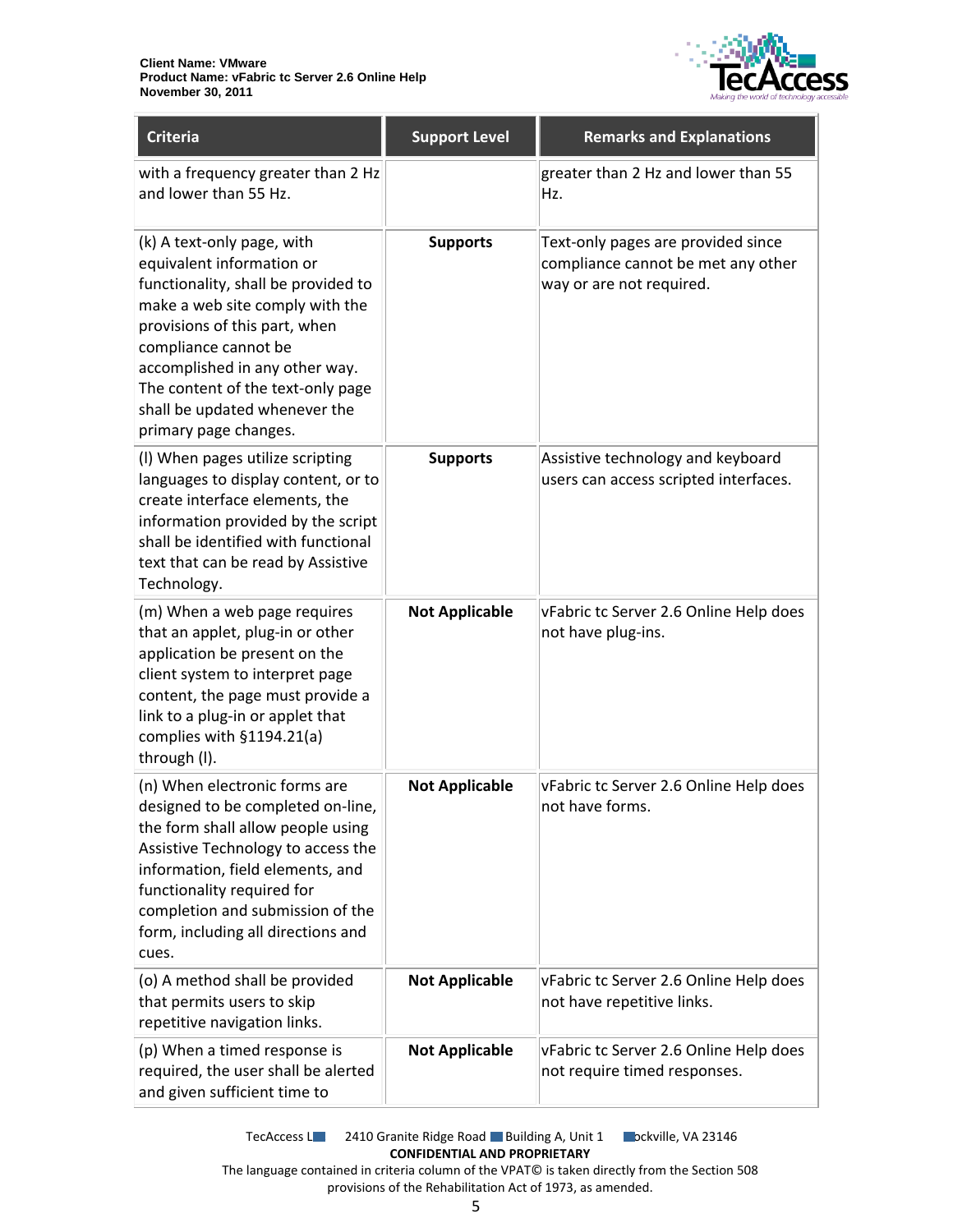

| <b>Criteria</b>                 | <b>Support Level</b> | <b>Remarks and Explanations</b> |
|---------------------------------|----------------------|---------------------------------|
| indicate more time is required. |                      |                                 |

*Note to 1194.22: The Board interprets paragraphs (a) through (k) of this section as consistent with the following priority 1 Checkpoints of the Web Content Accessibility Guidelines 1.0 (WCAG 1.0) (May 5 1999) published by the Web Accessibility Initiative of the World Wide Web Consortium: Paragraph (a) - 1.1, (b) - 1.4, (c) - 2.1, (d) - 6.1, (e) - 1.2, (f) - 9.1, (g) - 5.1, (h) - 5.2, (i) - 12.1, (j) - 7.1, (k) - 11.4.*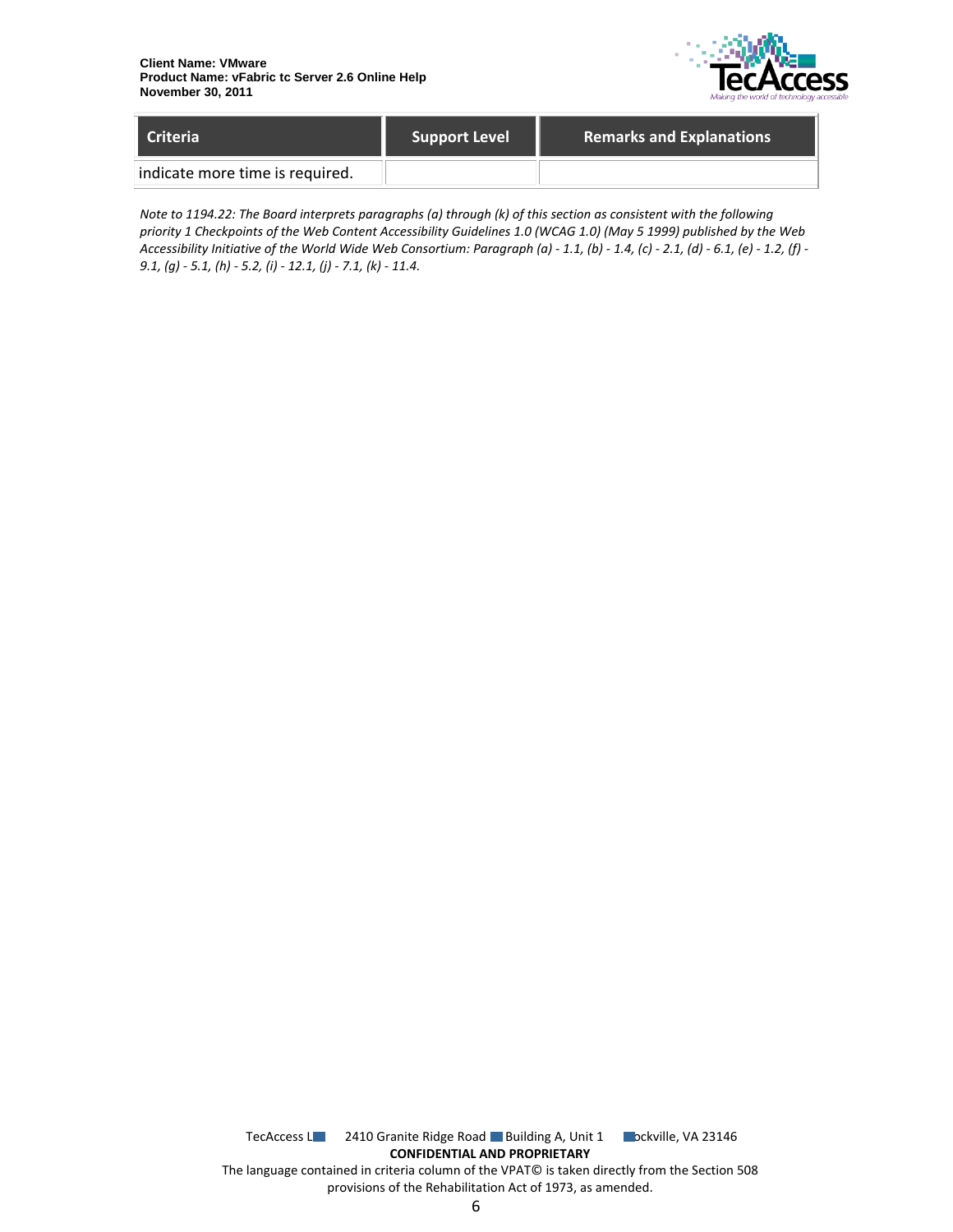

### <span id="page-6-0"></span>**§1194.31 Functional Performance Criteria**

| <b>Criteria</b>                                                                                                                                                                                                                                                                                                                     | <b>Support Level</b>                      | <b>Remarks and Explanations</b>                                                                                                                                                                                                                                        |
|-------------------------------------------------------------------------------------------------------------------------------------------------------------------------------------------------------------------------------------------------------------------------------------------------------------------------------------|-------------------------------------------|------------------------------------------------------------------------------------------------------------------------------------------------------------------------------------------------------------------------------------------------------------------------|
| (a) At least one mode of operation<br>and information retrieval that does<br>not require user vision shall be<br>provided, or support for Assistive<br>Technology used by people who<br>are blind or visually impaired shall<br>be provided.                                                                                        | <b>Supports with</b><br><b>Exceptions</b> | Some information retrieval processes<br>and/or operations require vision and<br>may not provide support for assistive<br>technologies. Screenshots and many<br>decorative images do not have text<br>equivalents. The main heading does not<br>have structural markup. |
| (b) At least one mode of operation<br>and information retrieval that does<br>not require visual acuity greater<br>than 20/70 shall be provided in<br>audio and enlarged print output<br>working together or independently,<br>or support for Assistive Technology<br>used by people who are visually<br>impaired shall be provided. | <b>Supports with</b><br><b>Exceptions</b> | Some information retrieval processes<br>and/or operations require vision acuity<br>greater than 20/70 and may not<br>provide support for assistive<br>technologies. Screenshots and many<br>decorative images do not have text<br>equivalents.                         |
| (c) At least one mode of operation<br>and information retrieval that does<br>not require user hearing shall be<br>provided, or support for Assistive<br>Technology used by people who<br>are deaf or hard of hearing shall be<br>provided                                                                                           | <b>Supports</b>                           | vFabric tc Server 2.6 Online Help does<br>not require hearing for information<br>retrieval and operations. Support for<br>hearing devices may be provided.                                                                                                             |
| (d) Where audio information is<br>important for the use of a product,<br>at least one mode of operation and<br>information retrieval shall be<br>provided in an enhanced auditory<br>fashion, or support for assistive<br>hearing devices shall be provided.                                                                        | <b>Not Applicable</b>                     | vFabric tc Server 2.6 Online Help does<br>not have audio information.                                                                                                                                                                                                  |
| (e) At least one mode of operation<br>and information retrieval that does<br>not require user speech shall be<br>provided, or support for Assistive<br>Technology used by people with<br>disabilities shall be provided.                                                                                                            | <b>Supports</b>                           | vFabric tc Server 2.6 Online Help does<br>not require speech for information<br>retrieval or operations. Support for<br>assistive technologies may be provided.                                                                                                        |
| (f) At least one mode of operation<br>and information retrieval that does<br>not require fine motor control or<br>simultaneous actions and that is                                                                                                                                                                                  | <b>Supports</b>                           | vFabric tc Server 2.6 Online Help does<br>not require fine motor control or<br>simultaneous actions. Persons with<br>dexterity impairments can perform                                                                                                                 |

TecAccess L**LC** 2410 Granite Ridge Road Building A, Unit 1 **Rockville, VA 23146 CONFIDENTIAL AND PROPRIETARY**

The language contained in criteria column of the VPAT© is taken directly from the Section 508 provisions of the Rehabilitation Act of 1973, as amended.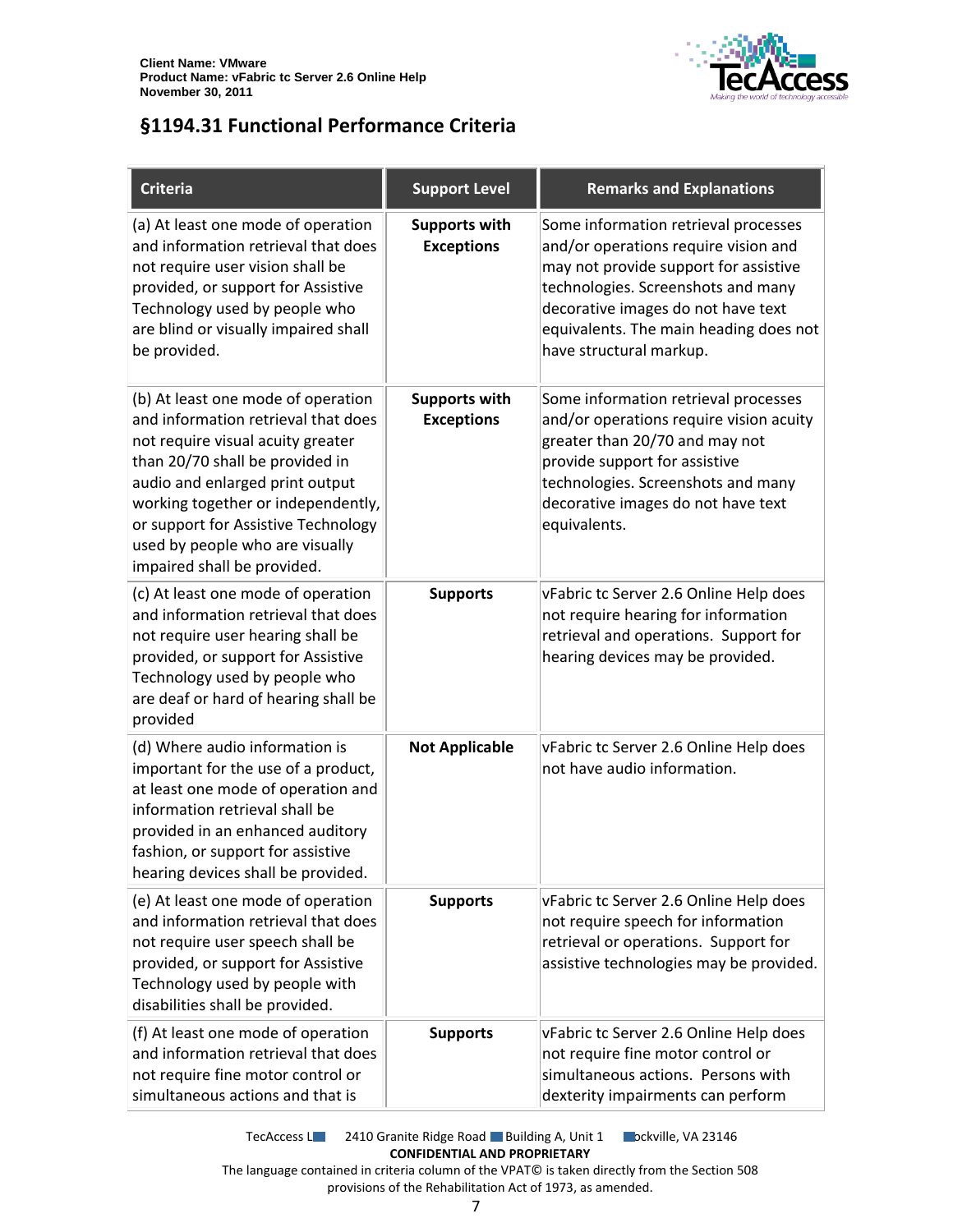

| <b>Criteria</b>                                                | <b>Support Level</b> | <b>Remarks and Explanations</b> |
|----------------------------------------------------------------|----------------------|---------------------------------|
| operable with limited reach and<br>strength shall be provided. |                      | product operations.             |

TecAccess L**LC** 2410 Granite Ridge Road Building A, Unit 1 **Rockville, VA 23146 CONFIDENTIAL AND PROPRIETARY** The language contained in criteria column of the VPAT© is taken directly from the Section 508 provisions of the Rehabilitation Act of 1973, as amended.